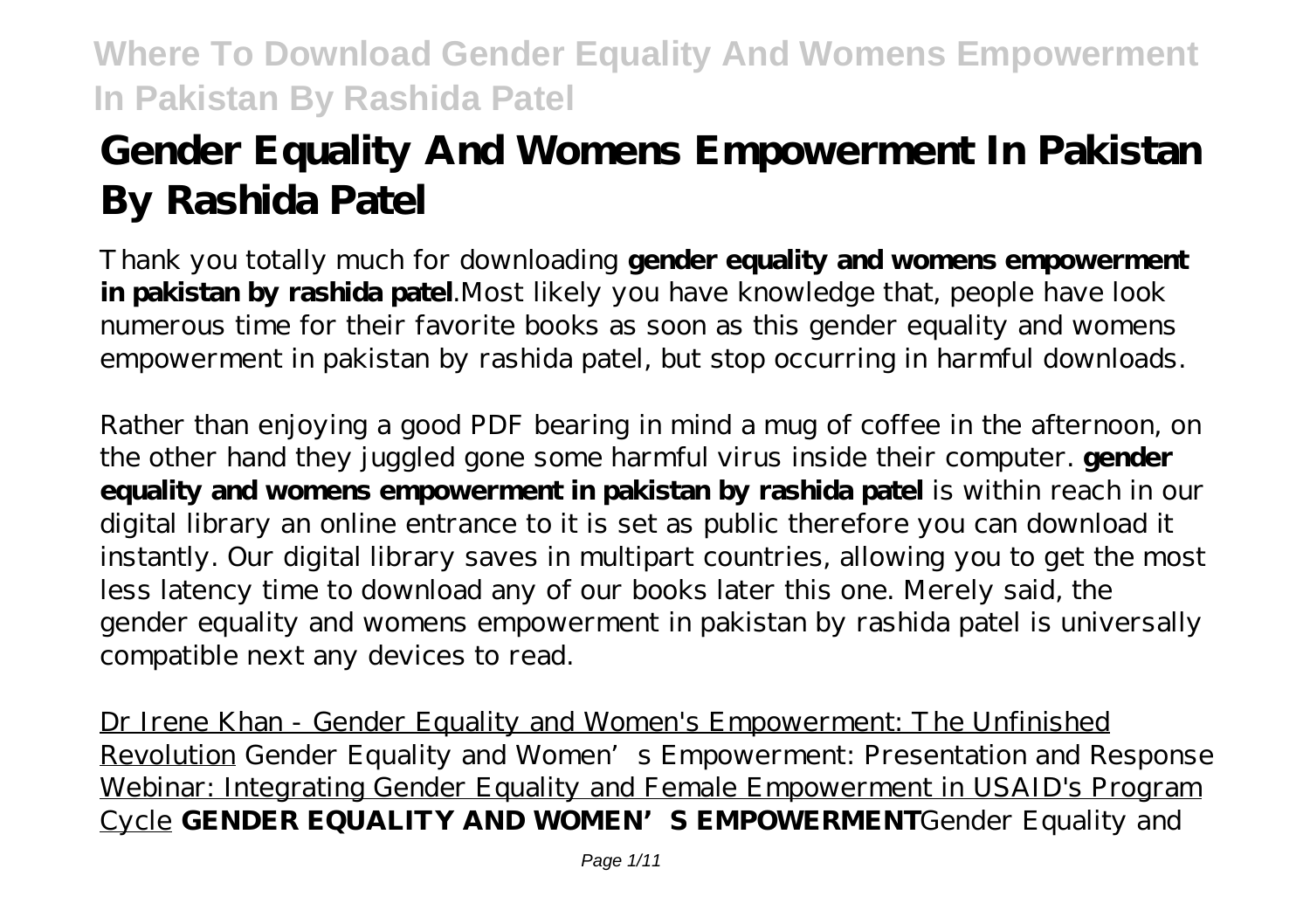*Female Empowerment Embedding Gender Equality and Women's Empowerment in the Workplace - SDG 5 (+ Free Assessment Tool)* Gender equality and women empowerment Women empowerment and gender equality Training for Gender Equality and Women's Empowerment Women's empowerment, gender equality and social protection: where next? Gender Equality, Women Empowerment and Sustainable Development - Full Session - WGS 2019 **Gender Inequality and Female Empowerment: A Guide To Global Issues | Global Citizen Using Qualitative Feminist Methodologies to Study Women's Empowerment and Gender Equality** [UNESCO APCEIU X BKMC] Gender Equality and Women's Empowerment Gender Equality and Empower Women and Girls - UN SDG  $5$  | Dr. Shalini Rajneesh,  $IAS$  | TEDxABBSWomen

Gender equality means empowering women and girls #WeAreEqualThe Women's Empowerment Principles Gender Gap Analysis Tool *Women Empowerment Motivational Video | Gender Equality | Women Empowerment | Gender Equality India* **UNIDO staff talk about gender equality and women's empowerment DISCUSSION: Gender equality and women's economic empowerment** Gender Equality And Womens Empowerment

) Women's empowerment is a critical aspect of achieving gender equality. It includes increasing a woman's sense of self-worth, her decision-making power, her access to opportunities and resources, her power and control over her own life inside and outside the home, and her ability to effect change.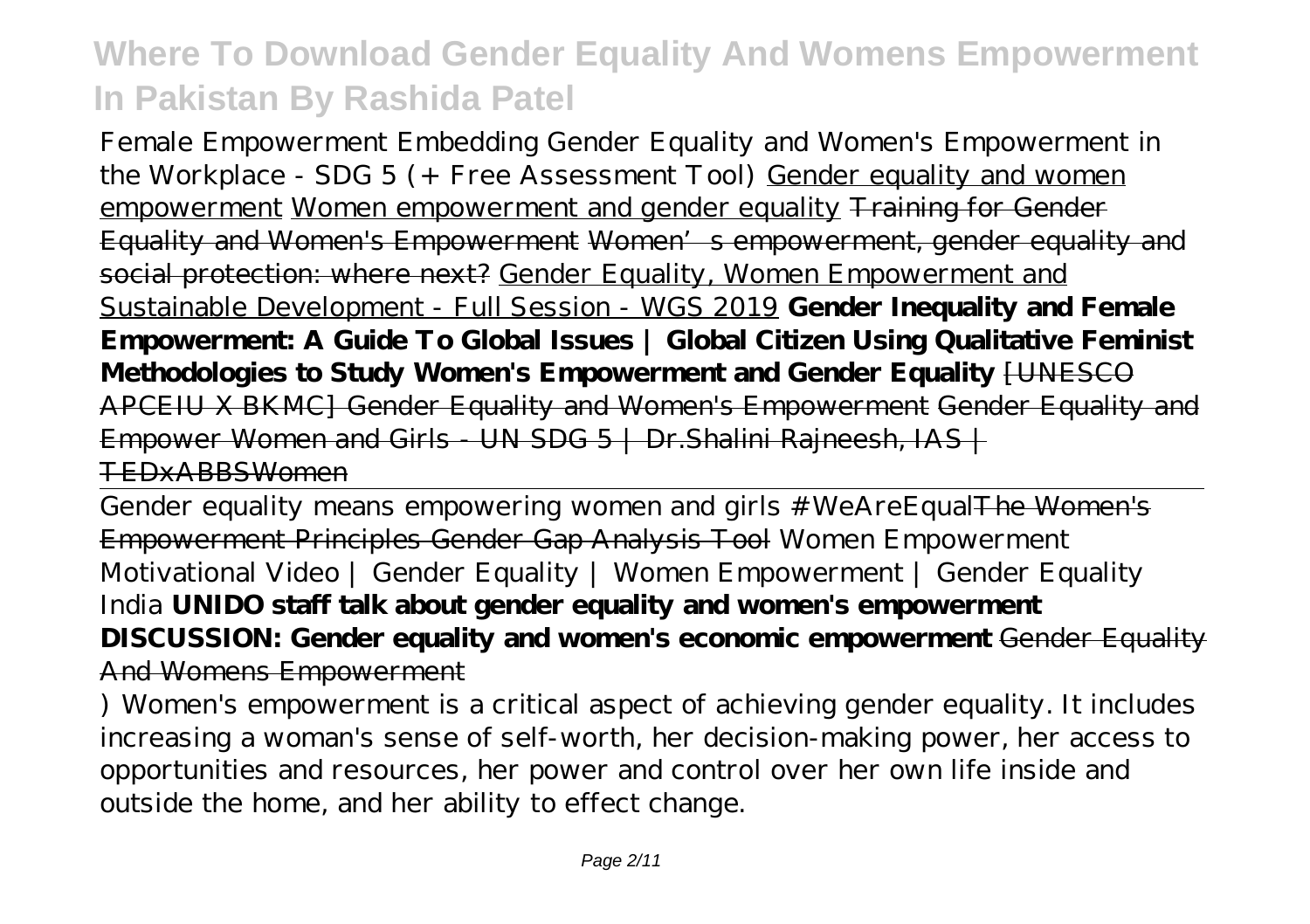### Global Issues: Gender Equality and Women's Empowerment

Gender equality and women's empowerment Martin 2020-07-23T15:36:59-04:00 ...

#### Gender equality and women's empowerment United Nations ...

Women's empowerment has long been a part of USAID's work. In close partnership with Washington bureaus and operating units, and international field missions in more than 80 countries, the Office of Gender Equality and Women's Empowerment (GenDev) based in Washington, provides strategic leadership, training, and technical assistance on USAID's gender equality and women's empowerment programming worldwide and works to shape and institutionalize policies that empower women and girls.

### Gender Equality and Women's Empowerment | U.S. Agency for ...

Since its creation 70 years ago, the UN has achieved important results in advancing gender equality, from the establishment of the Commission on the Status of Women the main global...

### Gender equality and women's empowerment | Department of ...

Since its creation 70 years ago, the UN has achieved important results in advancing gender equality, from the establishment of the Commission on the Status of Women the main global...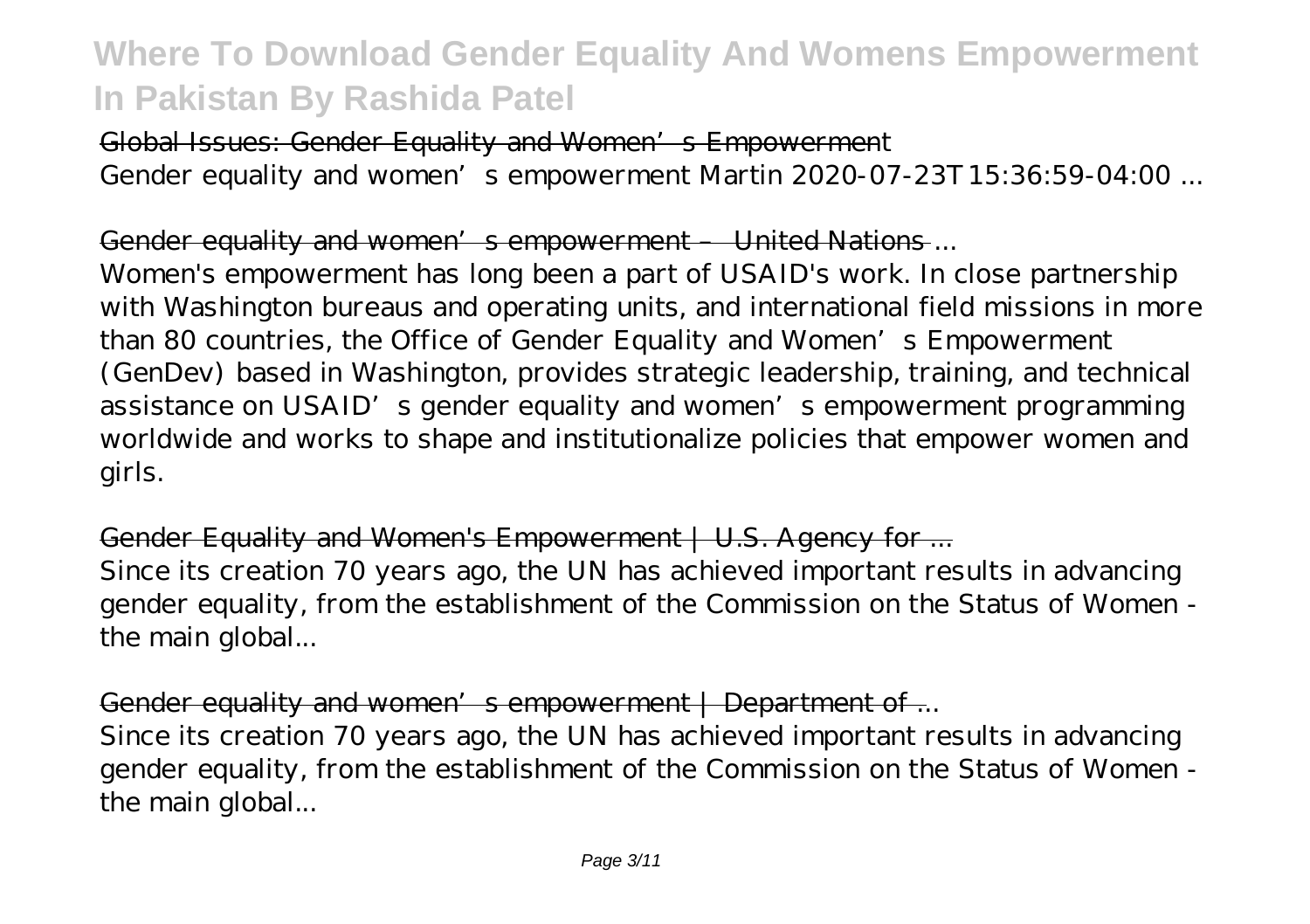### Gender equality and women's empowerment ... Sustainable ...

CARE / Jake Lyell. It's simple: In the world's most marginalized communities, girls and women bear the brunt of injustice. Working with communities to fight poverty requires focusing on girls and women so that all people can achieve equality. When families struggle to grow enough food to eat, or earn enough money to send all their kids to school, it's girls who are often the last to eat and first to be kept home from school.

### Gender Equality and Women's Empowerment Around the World ...

Gender equality and the empowerment of women. It is UNIDO's vision that women and men equally lead, participate in, and benefit from inclusive and sustainable industrial development. UNIDO fully recognizes that gender equality and the empowerment of women lie at the heart of its mandate. The Organization is committed to addressing gender inequalities in industry and to harnessing women's full potential as leaders and economic agents of change, thereby transforming economies and

### Gender equality and the empowerment of women | UNIDO

Gender Equality and Women's Empowerment. USAID provides women with the tools and skills they need to support themselves and their families. In Ethiopia, 80 percent of the population resides in rural areas and women provide the majority of the agricultural labor in these communities.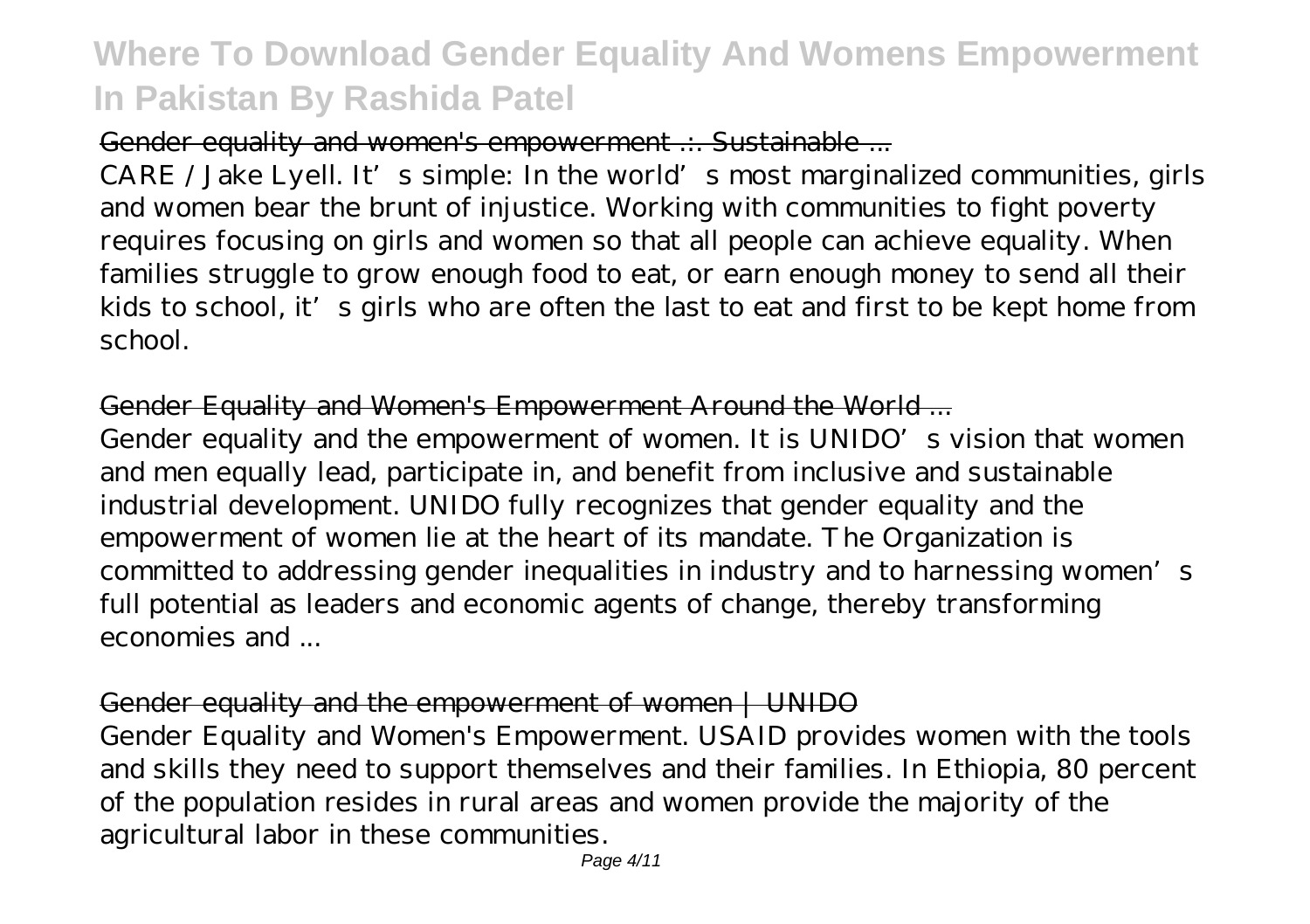Gender Equality and Women's Empowerment | Ethiopia | U.S ... Gender Equality and Women's Empowerment. Speeches Shim. Girls and women in Kenya hold unlimited potential. The barriers that constrain women are multifaceted. Issues like gender-based violence have remained pervasive. Women remain underrepresented in decision-making processes at all levels. Women and girls still spend long hours collecting water and firewood.

### Gender Equality and Women's Empowerment | Kenya | U.S ...

Gender Equality and Women's Empowerment. Speeches Shim. Chunara Begum of Govindho Sree village in northeast Bangladesh is one of thousands of motivated and resourceful women living in disaster-prone regions and supported by USAID and partners to improve conditions for their families.

Gender Equality and Women's Empowerment | Bangladesh | U.S ... Gender Equality and Women's Empowerment "I am very happy. My father, my mother, my uncles, and the whole family is happy that I have become a big business woman," says Doaa. "I make them proud."

#### Gender Equality and Women's Empowerment | Egypt | U.S ... Principle Three: Gender Equality and Women's Empowerment More than a technical exercise, gender equality is a politically complex effort to shape attitudes and policy Page 5/11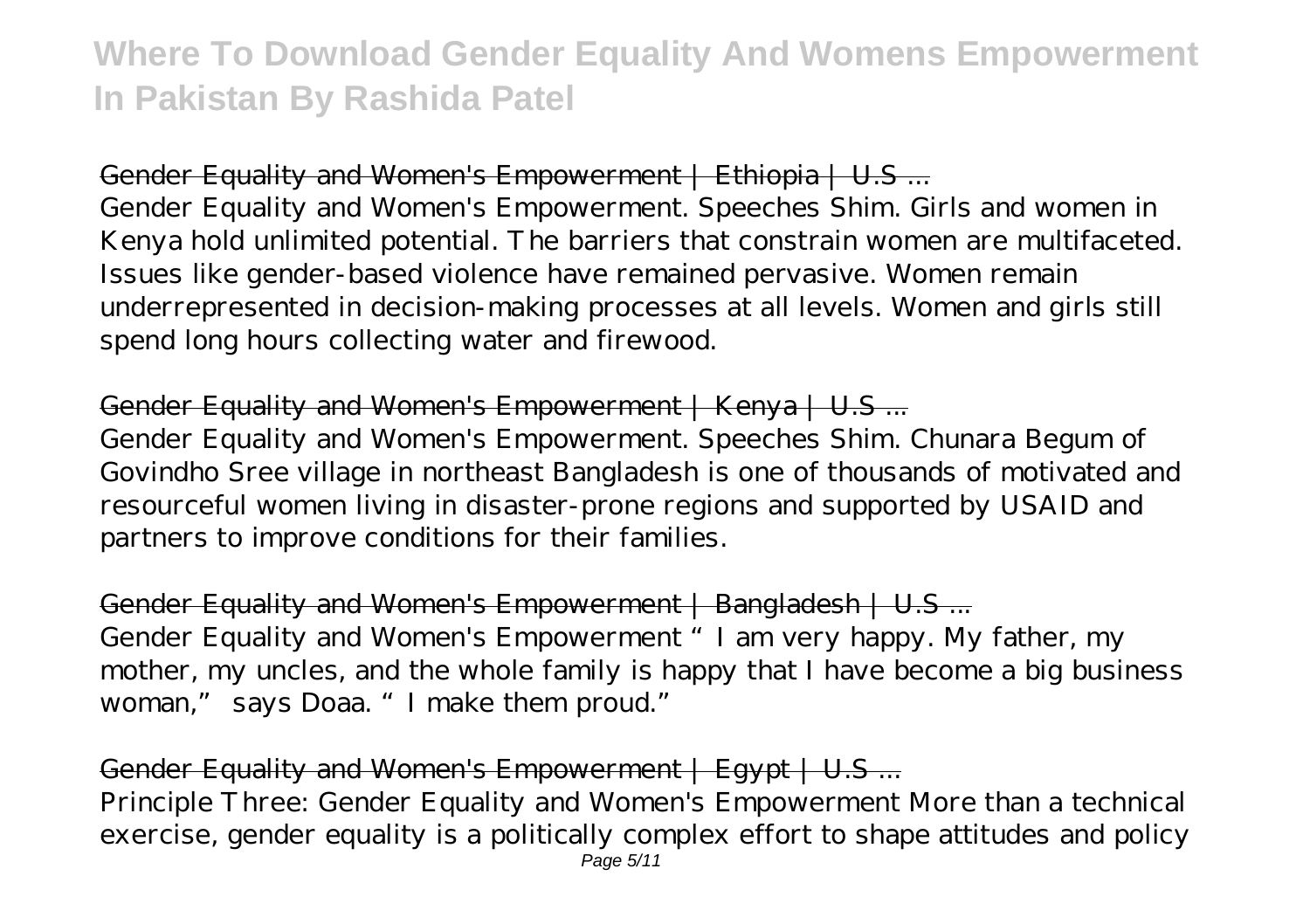decisions that endorse...

### UNSDG | Gender Equality and Women's Empowerment

Another of the main tools Chiquita uses to pursue gender equality and women empowerment is anIUF-COLSIBA-Chiquita agreement that has been in place since 2001. This agreement, unique in the banana industry, promotes workers' rights and since 2013 also specifically protects women's interests.

#### Gender Equality & Women Empowerment | Chiquita Initiatives

Gender Equality and Food Security - Women's Empowerment as a Tool against Hunger Publication | July 2013 The report shows that while equality of treatment between women and men and food security are mutually supportive, gender equality remains an elusive goal in many parts of Asia and the Pacific. Download (Free: 1.45 MB)

#### Gender Equality and Food Security - Women's Empowerment as ...

see all targets . close . Women and girls, everywhere, must have equal rights and opportunity, and be able to live free of violence and discrimination. Women's equality and empowerment is one of the 17 Sustainable Development Goals, but also integral to all dimensions of inclusive and sustainable development.

#### ainable Development Goal 5: Gender equality - UN Women Page 6/11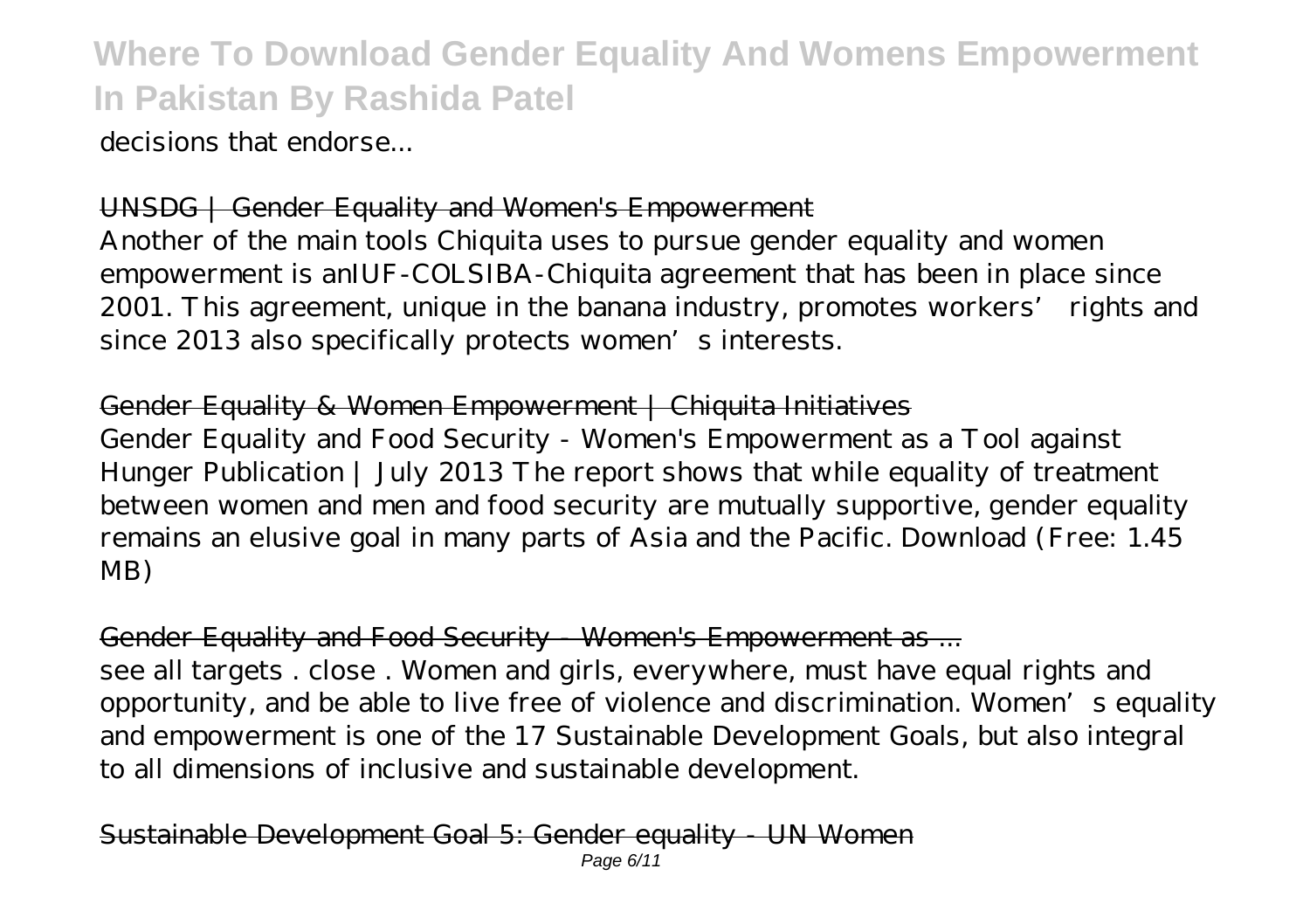Nestlé Vietnam and the Vietnam Women's Union signing the cooperation agreement in Hanoi The content of the cooperation agreement focuses on three main areas, including promoting communication to raise awareness of gender equality and women's empowerment; supporting women to increase income, creating jobs for economic development; and sharing experiences and successful assistance models ...

### Nestlé Vietnam to promote gender equality and women's...

Minister of Gender and Children's Affairs, Manti Tarawally, said the Equality and Women's Empowerment Policy was aimed at mainstreaming gender into all development and the political process in Sierra Leone and to ensure livelihood and social protection for women, men, boys and girls for sustainable peace and economic growth.

Taking a comprehensive global approach, this book identifies the trends, drivers and impact of gender equality. Providing best practice recommendations and posing key challenges for achieving SDG5, this is the only book which comprehensively deals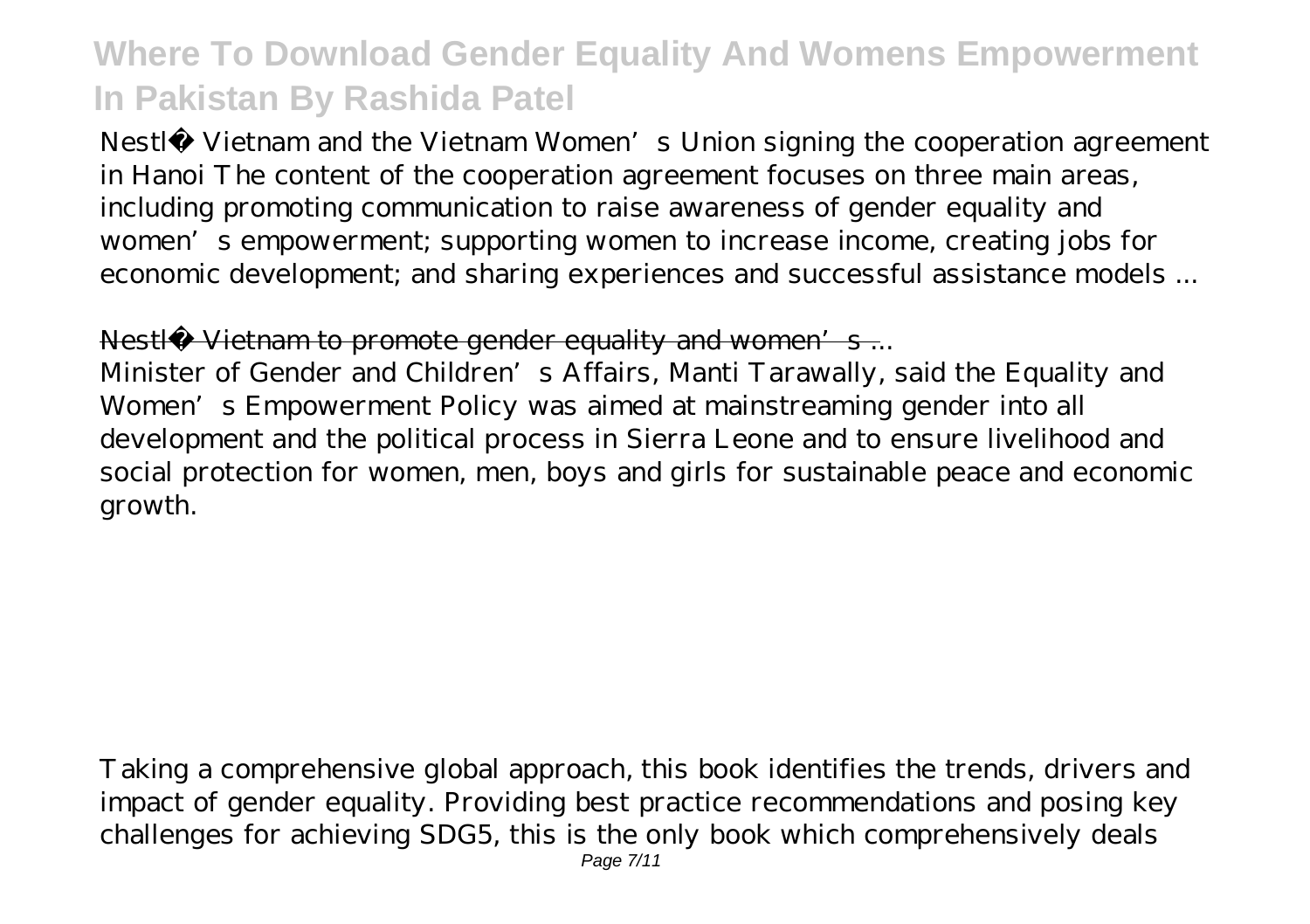with all the key aspects of the goal based on the latest credible research.

The Millennium Development Goals, adopted at the UN Millennium Summit in 2000, are the world's targets for dramatically reducing extreme poverty in its many dimensions by 2015income poverty, hunger, disease, exclusion, lack of infrastructure and shelterwhile promoting gender equality, education, health and environmental sustainability. These bold goals can be met in all parts of the world if nations follow through on their commitments to work together to meet them. Achieving the Millennium Development Goals offers the prospect of a more secure, just, and prosperous world for all. The UN Millennium Project was commissioned by United Nations Secretary-General Kofi Annan to develop a practical plan of action to meet the Millennium Development Goals. As an independent advisory body directed by Professor Jeffrey D. Sachs, the UN Millennium Project submitted its recommendations to the UN Secretary General in January 2005. The core of the UN Millennium Project's work has been carried out by 10 thematic Task Forces comprising more than 250 experts from around the world, including scientists, development practitioners, parliamentarians, policymakers, and representatives from civil society, UN agencies, the World Bank, the IMF, and the private sector. This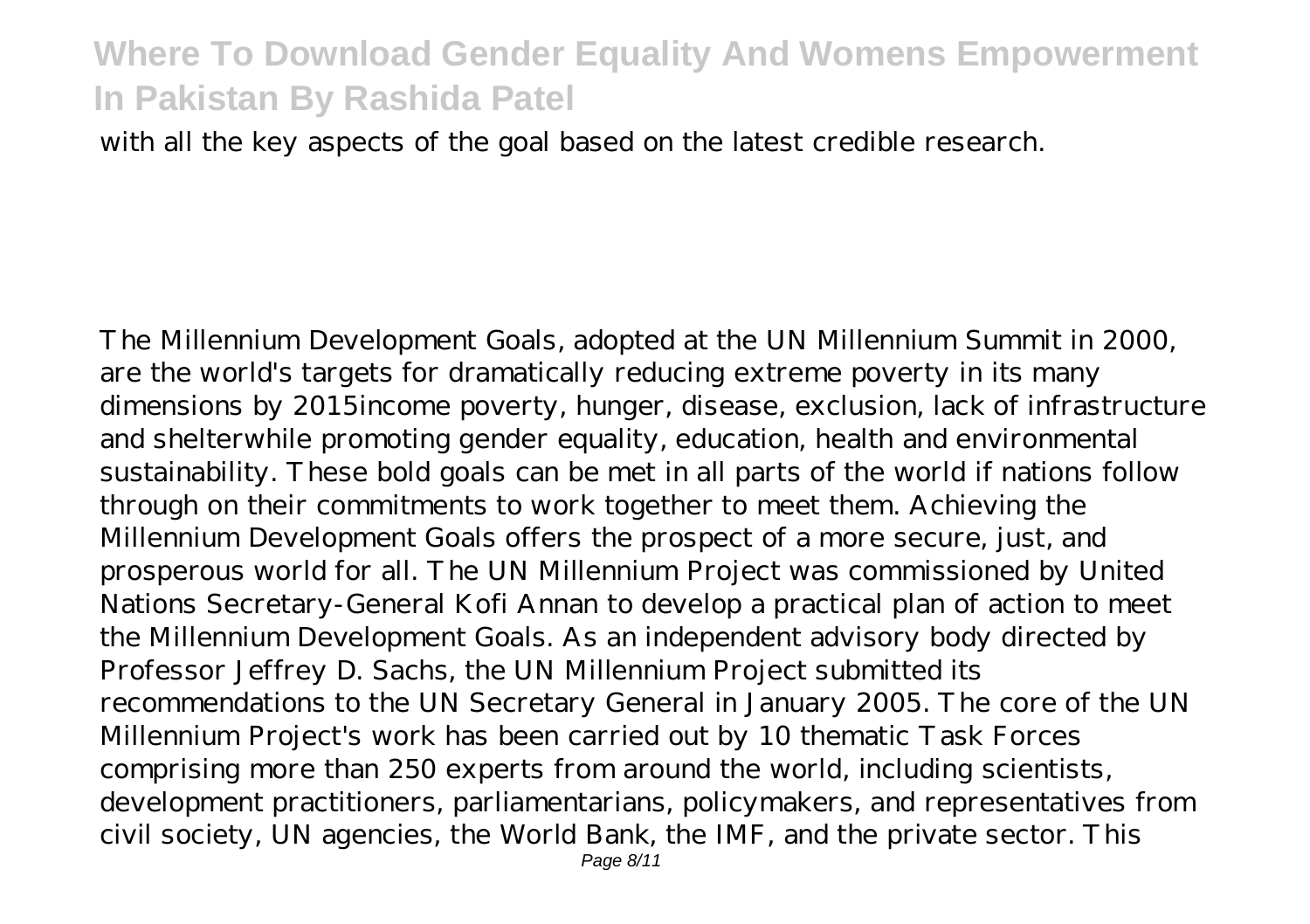report lays out the recommendations of the UN Millennium Project Task Force on Education and Gender Equality. The Task Force recommends seven strategic priorities: strengthen postprimary education for girls while ensuring universal primary education; guarantee sexual and reproductive health and rights; reduce women's and girls' time burdens; guarantee property and inheritance rights; eliminate gender inequality in employment; increase women's participation in government; and significantly reduce violence against women. Action on these priorities will enable countries in every region of the world to achieve gender equality and women's empowerment by 2015.

"What is women's empowerment, and how and why does it matter for women's health? Despite the rise of a human rights-based approach to women's health and increasing awareness of the synergies between women's health and empowerment, a lack of consensus remains as to how to measure empowerment and successfully intervene in ways that improve health. Women's Empowerment and Global Health provides thirteen detailed, multidisciplinary case studies from across the globe and through the course of a woman's life to show how science and advocacy can be creatively merged to enhance the agency and status of women. Accompanying short videos provide background about programs on the ground in India, the United States, Mexico, Nicaragua, Zimbabwe, and South Africa. Women's Empowerment and Global Health explores the promises and limits of programmatic, scientific, and rights-based work in real-world settings and provides the next generation of researchers and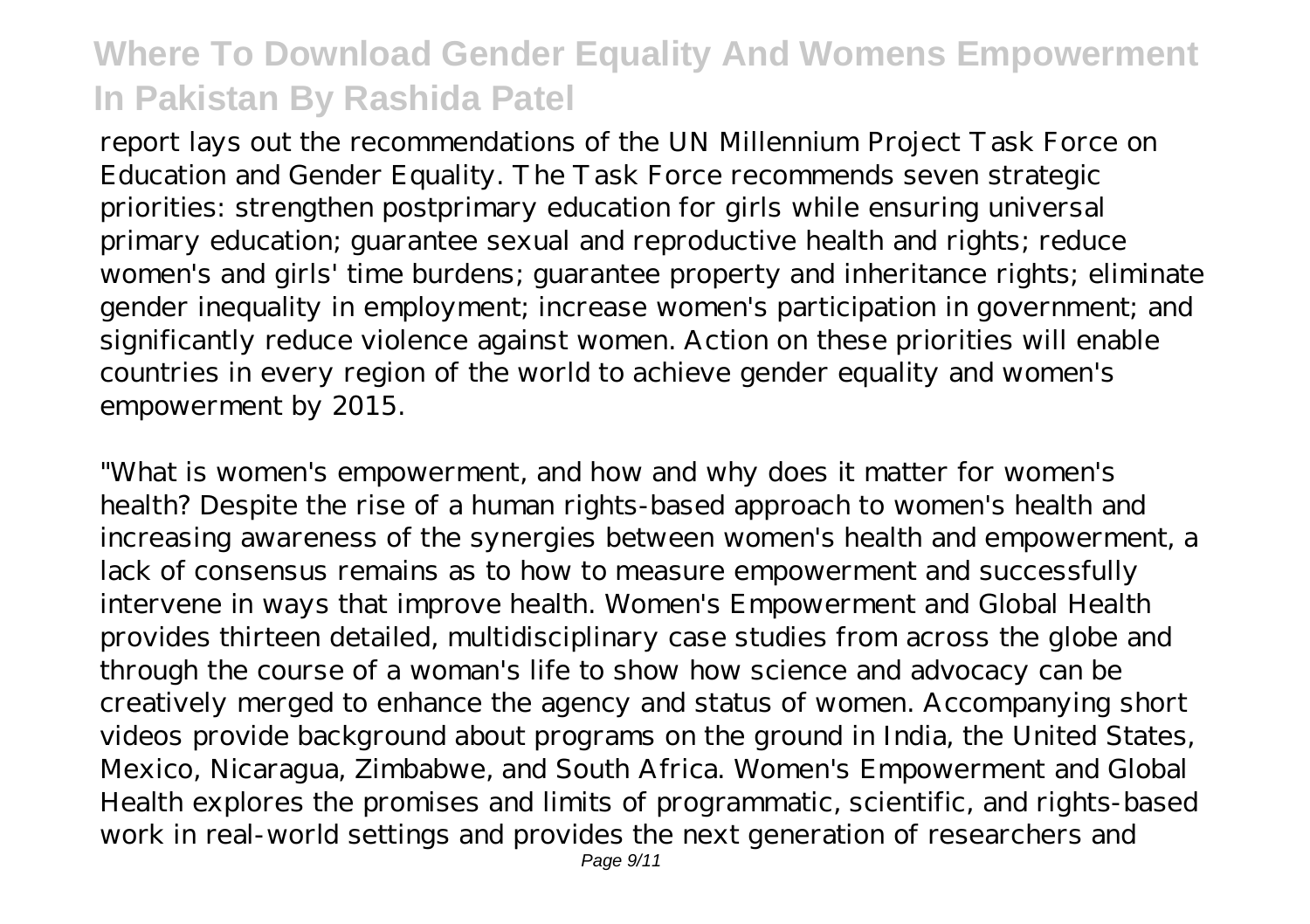practitioners, as well as students in global and public health, sociology, anthropology, women's studies, law, business, and medicine, with cutting edge and inspirational examples of programs that point the way toward achieving women's equality and fulfilling the right to health."--Provided by publisher.

Achieving gender equality and women's empowerment in food systems can result in greater food security and better nutrition, and in more just, resilient, and sustainable food systems for all. This paper uses a scoping review to assess the current evidence on pathways between gender equality, women's empowerment, and food systems. The paper uses an adaptation of the food systems framework to organize the evidence and identify where evidence is strong, and where gaps remain. Results show strong evidence on women's differing access to resources, shaped and reinforced by contextual social gender norms, and on links between women's empowerment and maternal education and important outcomes, such as nutrition and dietary diversity. However, evidence is limited on issues such as gender considerations in food systems for women in urban areas and in aquaculture value chains, best practices and effective pathways for engaging men in the process of women's empowerment in food systems, and for addressing issues related to migration, crises, and indigenous food systems. And while there are gender informed evaluation studies that examine the effectiveness of gender- and nutrition- sensitive agricultural programs, evidence to indicate the long-term sustainability of such impacts remains limited. The paper recommends keys areas for investment: